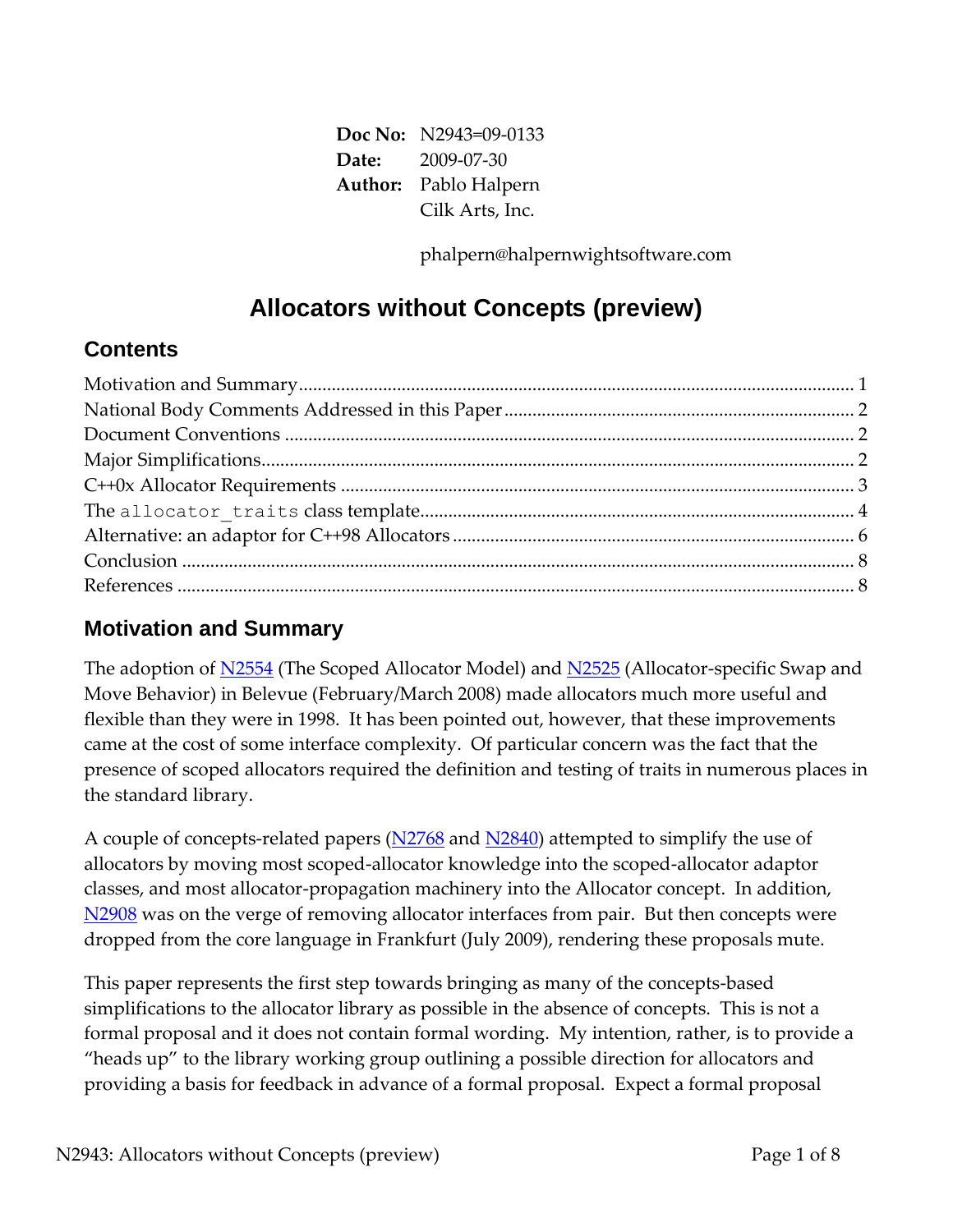before the Santa Cruz meeting (October, 2009). This paper does not address the issue of constructors to pair. That issue will be addressed by a separate revision of [N2908.](http://www.open-std.org/jtc1/sc22/wg21/docs/papers/2009/n2908.pdf)

The purpose of this paper is two-fold: 1) to assure the committee that the simplifications in the allocator system that were described in  $N2768$  and  $N2840$  will not be lost, and 2) to solicit early feedback so that a solid proposal can be brought to Santa Cruz and passed in the same meeting.

### **National Body Comments Addressed in this Paper**

US 65 and US 74.1

The issues with pair have been split off into a separate paper, which will be a revision of [N2908.](http://www.open-std.org/jtc1/sc22/wg21/docs/papers/2009/n2908.pdf)

#### **Document Conventions**

Although this paper does not propose formal wording, any reference to section names and numbers are relative to the **pre-concepts, August 2008** WP, [N2723](http://www.open-std.org/jtc1/sc22/wg21/docs/papers/2008/n2723.pdf) (pre-San Francisco).

Existing and proposed working paper text is indented and shown in dark blue. Small edits to the working paper are shown with red strikeouts for deleted text and green underlining for inserted text within the indented blue original text. Large proposed insertions into the working paper are shown in the same dark blue indented format (no green underline).

Comments and rationale mixed in with the proposed wording appears as shaded text.

Requests for LWG opinions and guidance appear with light (yellow) shading

#### **Major Simplifications**

The formal proposal for Santa Cruz will contain most or all of the following simplifications from the pre-concepts working paper  $(N2723)$ :

1. Eliminate the following trait class templates:

```
is scoped allocator,
constructible with allocator prefix,
constructible with allocator suffix,
allocator propagate never,
allocator propagate on copy construction,
allocator propagate on move assignment,
allocator propagate on copy assignment,
allocator parpagation map
```
2. Remove specialization of uses allocator for pair and tuple.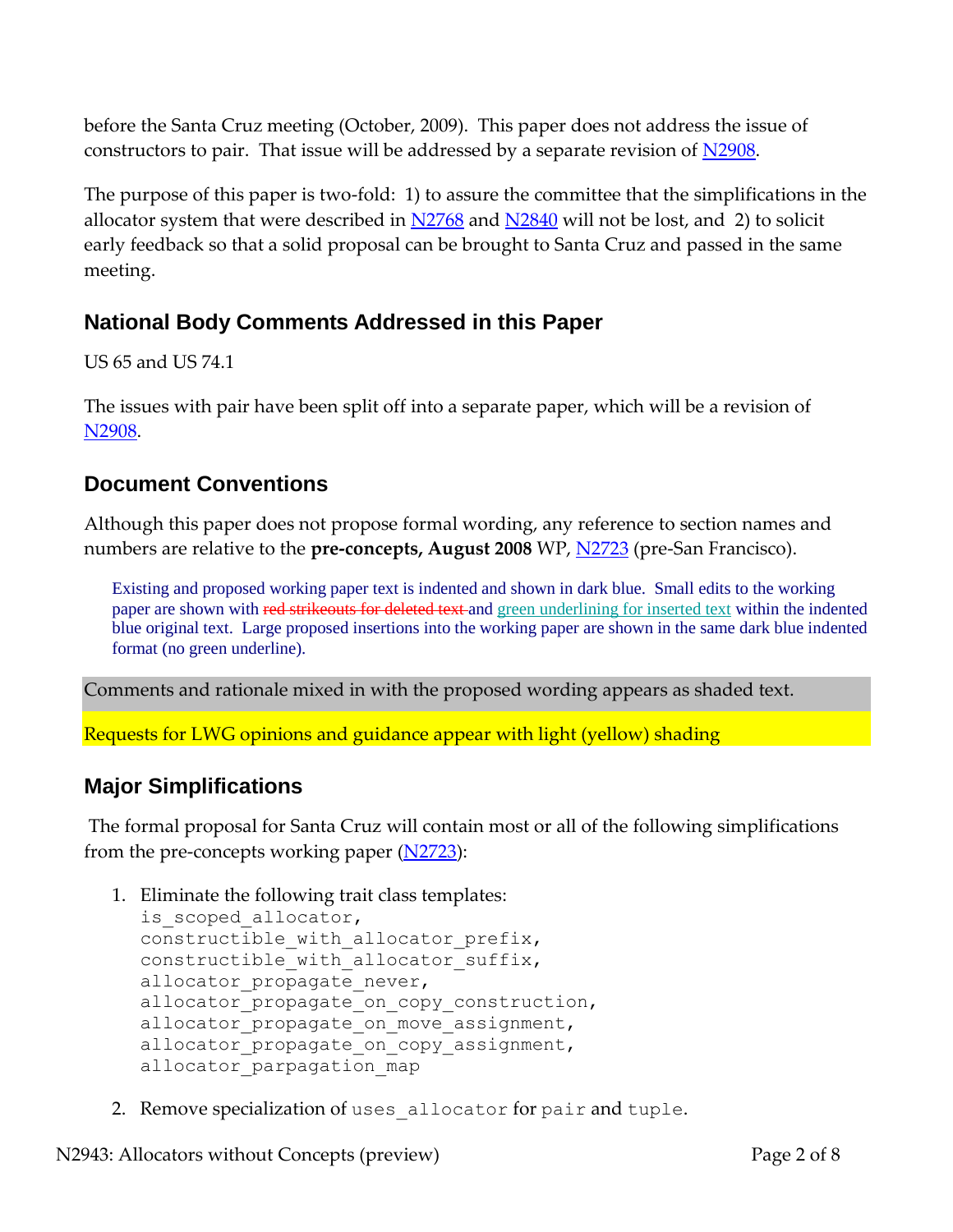- 3. Eliminate the construct element function template
- 4. Rename the second specialization of scoped allocator adaptor to scoped allocator adapator2 to avoid confusion between the two usages.
- 5. Move ConstructibleAsElement requirements from [container.requirements] to the scoped-allocator section [allocator.adaptor].
- 6. Precisely specify requirements for a C++0x allocator.
- 7. Create an allocator traits template that can be used to adapt other types to the allocator requirements. The allocator traits template would be specialized in such a way that legacy C++03 allocators would automatically be so adapted.

Most of the above items are either self-explanatory, or can be understood in rough outline by reading [N2768](http://www.open-std.org/jtc1/sc22/wg21/docs/papers/2008/n2768.pdf) and [N2840.](http://www.open-std.org/jtc1/sc22/wg21/docs/papers/2009/n2840.pdf) I will elaborate on the last two items below and save the details of the other items for the formal proposal before Santa Cruz.

### **C++0x Allocator Requirements**

The requirements for a C++0x allocator can be specified either as a requirements table, or in a concept-like format. I will use the concept-like format here for brevity, but this will probably need to be converted to a requirements table for Santa Cruz.

```
struct Allocator
{
     typedef object-type value_type;
     typedef pointer-like-type pointer;
     typedef pointer-like-type const_pointer;
     typedef pointer-like-type generic_pointer;
     typedef pointer-like-type const_generic_pointer;
     typedef integer-type difference_type;
     typedef integer-type size_type;
     template <typename T> using rebind_type = rebind-template;
     // Static functions
    static pointer from generic pointer(generic pointer);
    static const pointer from generic pointer(const generic pointer);
     // Required constructor
     template <typename T>
      Allocator(const rebind type<T>& other);
```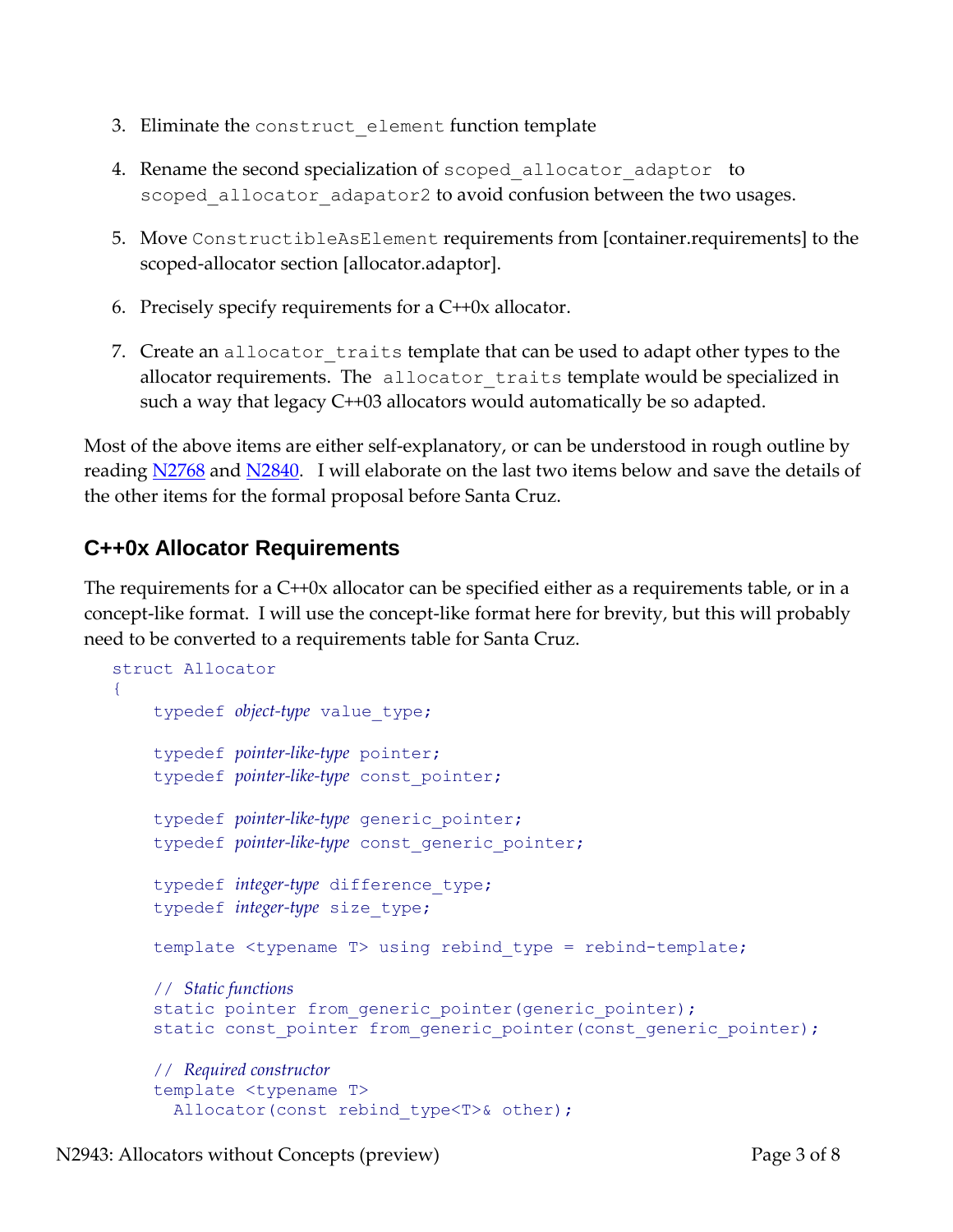```
 // Allocator propagation on construction
    static Alloc select on copy construction(const Alloc& rhs);
     // Allocator propagation functions. Return true if *this was modified.
    bool do on container copy assignment(const Allocator& rhs);
    bool do on container move assignment (Allocator&& rhs);
    bool do on container swap(Allocator& other);
    pointer allocate(size type n);
    pointer allocate(size type n, const generic pointer hint);
    void deallocate(pointer p, size type n);
     template <typename T, typename... Args>
       void construct(T* p, Args&&... args);
     template <typename T>
       void destroy(T* p);
    size type max size() const;
    pointer address (value type& r) const;
    const pointer address(const value type& r) const;
bool operator==(const Allocator& a, const Allocator& b);
bool operator!=(const Allocator& a, const Allocator& b);
```
#### **The allocator\_traits class template**

};

Instead of directly using an allocator *a* of type, *Alloc*, a client (i.e., a container) would access the allocator via the allocator traits template:

```
typedef allocator traits<Alloc> atraits;
p = \text{atraits:}:\text{allocate(a, 1)};
```
This traits approach is clean and non-intrusive. It provides an adaptation point whereby almost any type can be used as an allocator (similar to the way iterator traits allows pointers to be used as iterators). In addition, the traits approach is extensible because it provides a place for adding default implementations of new features in the future. Some meta-programming will be used to select an adapted traits specialization for legacy (C++03) allocators, probably by detecting the absence of generic pointer and or rebind type, or by using some kind of versioning as described in Howard Hinnant's paper, [N1953.](http://www.open-std.org/jtc1/sc22/wg21/docs/papers/2006/n1953.htm) The allocator traits template will look something like the following:

```
template <typename Alloc>
struct allocator traits
```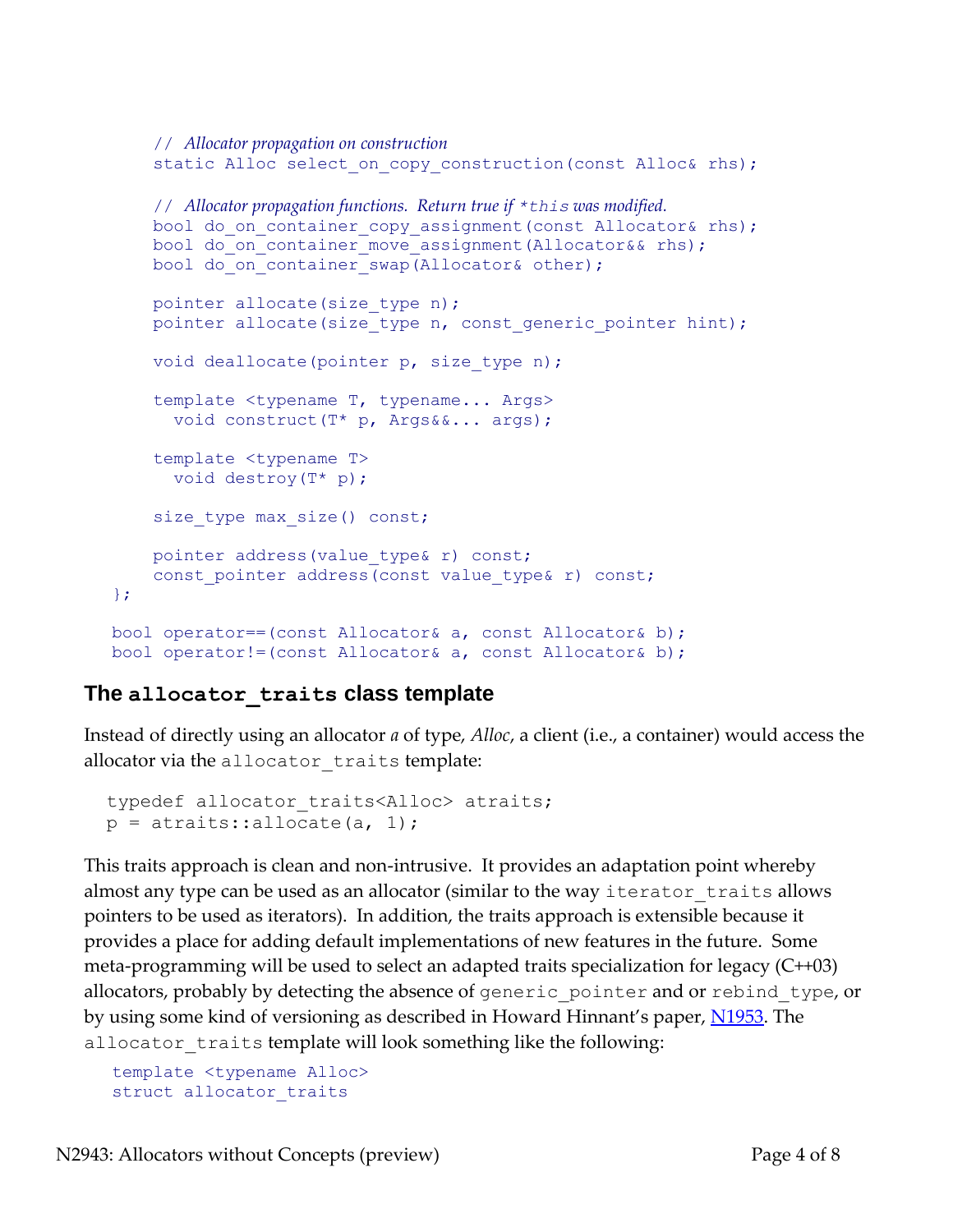```
typedef Alloc allocator type;
typedef typename Alloc::value type value type;
typedef typename Alloc::pointer pointer;
 typedef typename Alloc::const_pointer const_pointer;
typedef typename Alloc:: generic pointer generic pointer;
typedef typename Alloc:: const generic pointer const_generic_pointer;
typedef typename Alloc::difference_type difference_type;
typedef typename Alloc::size type size type;
template <typename T> using rebind type =
  Alloc::template rebind type<T>;
 // Static functions
static pointer from generic pointer(generic pointer p)
    { return Alloc:: from generic pointer(p); }
static const pointer from generic pointer(const generic pointer p)
    { return Alloc:: from generic pointer(p); }
 // Allocator propagation on construction
static Alloc select on copy construction(const Alloc& from);
 // Allocator propagation on assignment and swap.
 // Return true if lhs is modified.
static bool do on container copy assignment (Alloc& lhs,
                                             const Alloc& rhs)
    { return lhs.do on container copy assignment(rhs); }
static bool do on container move assignment(Alloc& lhs, Alloc&& rhs)
    { return lhs.do on container move assignment(rhs); }
static bool do on container swap(Alloc& lhs, Alloc& rhs)
    { return lhs.do on container swap(rhs); }
static pointer allocate (Alloc& a, size type n)
     { return a.allocate(n); }
static pointer allocate(Alloc& a, size type n,
                        const generic pointer hint)
    { return a.allocate(n, hint); }
static void deallocate(Alloc& a, pointer p, size type n)
    { a. deallocate (p, n); }
static template <typename T, typename... Args>
   void construct(Alloc& a, T* p, Args&&... args)
     { a.construct(p, std::forward<Args>(args)...); }
 static template <typename T>
```
void destroy(Alloc& a, T\* p)

{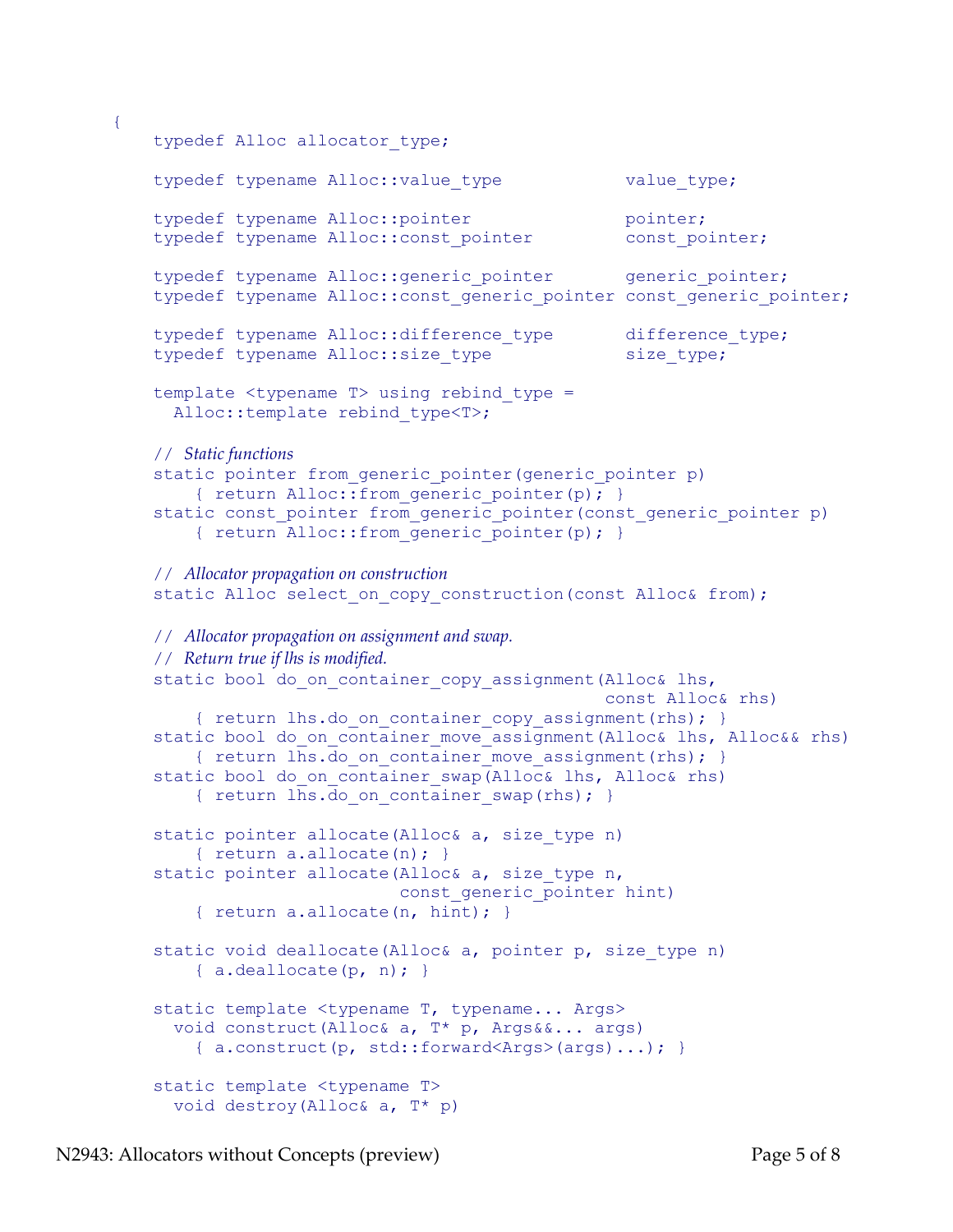```
{ a.destroy(p) ; }
   static size type max size(const Alloc& a, )
        { return a.max size(); }
   static pointer address(const Alloc& a, value type& r)
        { return a.address(r); }
   static const pointer address(const Alloc& a, const value type& r)
        { return a.address(r); }
};
```
What is the best way to detect a C++98 allocator for specializing allocator traits?

#### **Alternative: an adaptor for C++98 Allocators**

In my sample implementation, I found myself implementing something like legacy allocator adaptor, below that combined the traits and the allocator into a single object. This adaptor would eliminate the need for allocator traits, but we would still need a selection mechanism for C++0x vs. C++03 allocators:

template <typename Alloc> using select\_allocator\_type = *some-type*;

Where *some-type* is either Alloc (for a C++0x allocator) or

legacy allocator adaptor<Alloc> (for legacy C++03 allocators). The selection criteria will probably be the existence in Alloc of rebind type and/or generic pointer, or by using some kind of versioning as described in Howard Hinnant's paper, [N1953.](http://www.open-std.org/jtc1/sc22/wg21/docs/papers/2006/n1953.htm)

Does anybody on the committee feel strongly about the merits allocator traits vs. legacy allocator adaptor mechanism?

```
template <typename Alloc>
struct legacy allocator adaptor
{
   typedef Alloc legacy allocator type;
    Alloc alloc_; // exposition only
   typedef typename Alloc::value type value type;
   typedef typename Alloc::pointer pointer;
   typedef typename Alloc:: const pointer const pointer;
    typedef typename
     legacy generic pointer<pointer> generic pointer;
    typedef typename
     legacy generic pointer<const pointer> const generic pointer;
   typedef typename Alloc::difference type difference type;
   typedef typename Alloc::size type size type;
```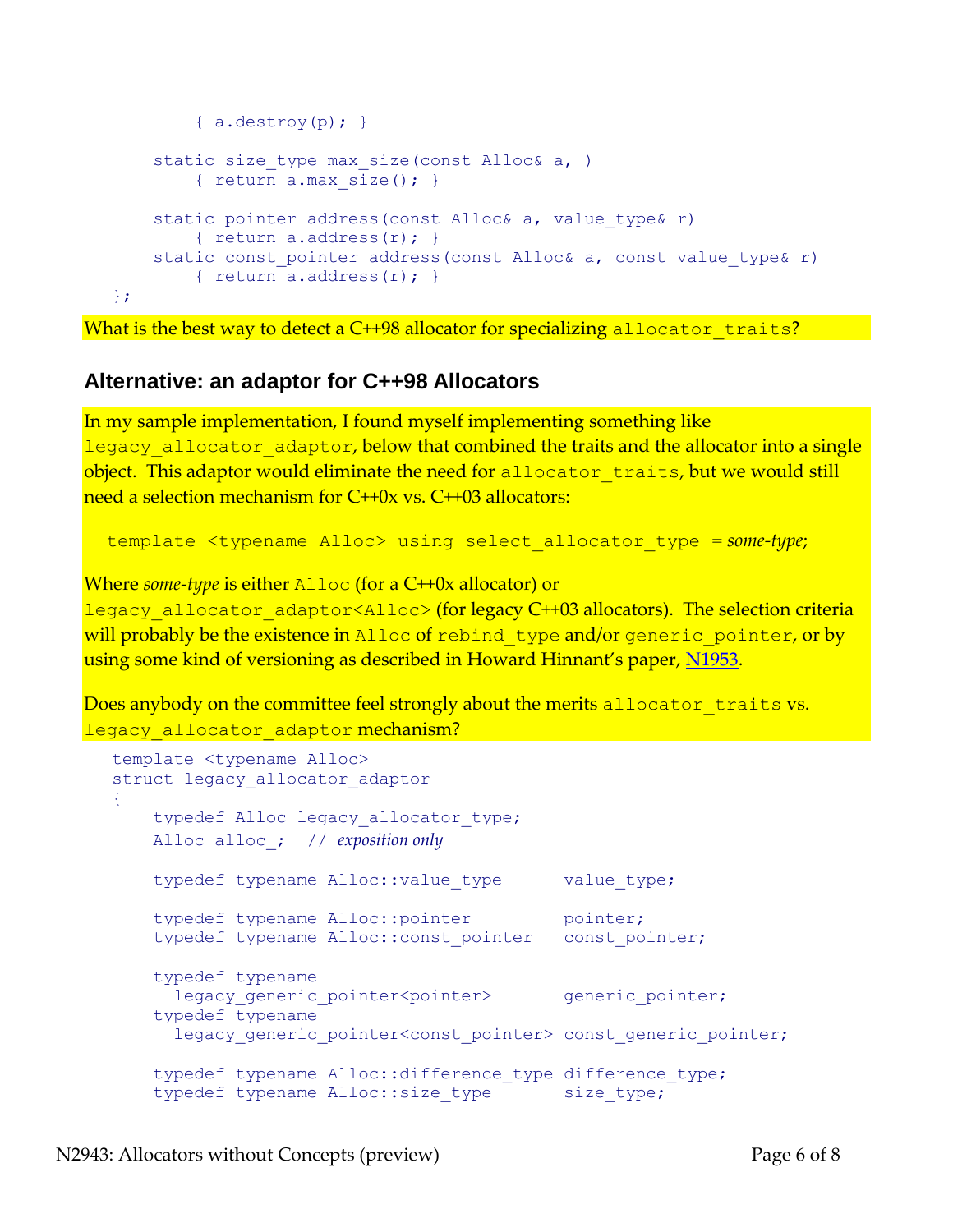```
template ltypename T> using rebind type =
    legacy allocator adaptor<Alloc::template rebind<T>::other>;
 // Static functions
static pointer from generic pointer(generic pointer p)
    { return Alloc:: from generic pointer(p); }
static const pointer from generic pointer (const generic pointer p)
    { return Alloc:: from generic pointer(p); }
 // Constructors
 template <typename T>
  legacy allocator adaptor(const rebind type<T>& other)
      : alloc (other.alloc ) \{ \} template <typename... Args>
legacy allocator adaptor(Args&&... args)
    : alloc (std::forward<Args>(args)...) { }
 // Allocator propagation constructor
legacy allocator adaptor (on container move t,
                          const legacy allocator adaptor& other)
    : alloc (other.alloc ) { }
 // Allocator propagation functions. Return true if *this was modified.
 bool 
do on container copy assignment (const legacy allocator adaptor& from)
     { return false; }
bool do on container move assignment(legacy allocator adaptor&& from)
     { return false; }
bool do on container swap(legacy allocator adaptor& other)
    { assert(alloc == other.alloc ); return false; }
 pointer allocate(size_type n)
    { return alloc .allocate(n); }
pointer allocate(size type n, const pointer hint)
    { return alloc .allocate(n, hint); }
pointer allocate(size type n, const generic pointer hint)
     { return alloc_.allocate(n); } // ignore hint
 void deallocate(pointer p, size_type n)
     { alloc_.deallocate(p, n); }
 template <typename T, typename... Args>
   void construct(T* p, Args&&... args)
    { new ((void*)p) T(std::forward<Args>(args)...); // Special case maching legacy construct() signature
void construct(pointer p, const value type& v)
    { alloc .construct(p, v); }
```